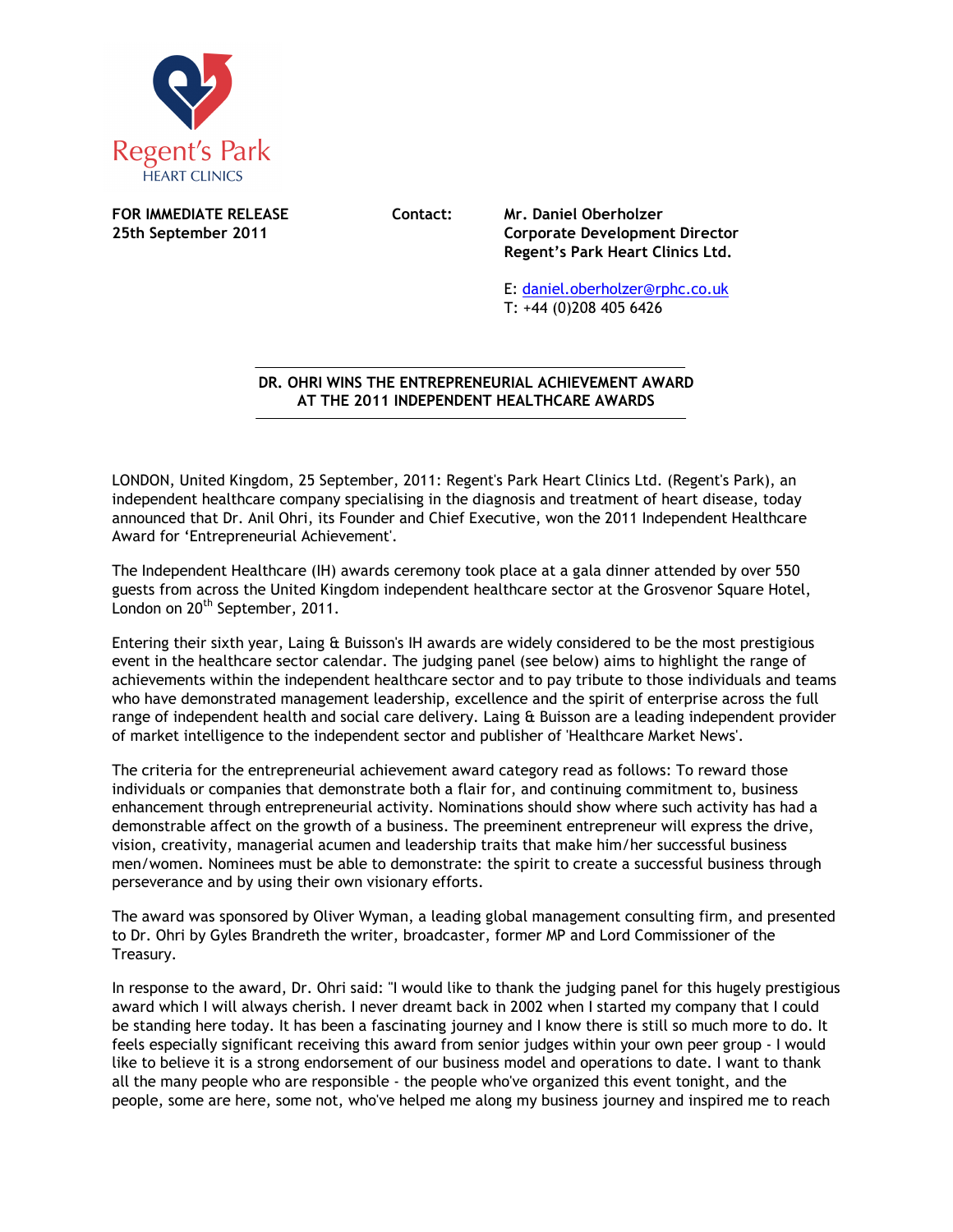out for the stars." He added: "Perhaps I can focus on just three groups of them. My family who have never left my side and keep me grounded. My teachers at the London Business School who taught me the very best disciplines of business, and lastly my management team who help to move theory and dreams into practical execution."

Judging Panel for the Award:

- William Laing: Chief Executive, Laing & Buisson
- Lord Carter of Coles: Chairman, Cooperation & Competition Commission
- Sir Peter Gershon: Chairman, General Healthcare Group
- Nick Bosanquet: Professor of Health Policy, Imperial College London
- Bob Rickets: Director of Provider Policy, Department of Health
- Jocelyn Ormond: Head of Private Sector Healthcare, Beachcroft
- Martin George: Managing Director, Group Development & Cromwell Hospital, Bupa
- Dr. Jean-Jacques: Clinical Services Director, Spire Healthcare
- Dr. Andy Jones: Medical Director, Nuffield Health
- Tim Pearl: Development Director, Ramsay Health
- Dr. Rory McCrea: Chairman, ChilversMcCrea Healthcare
- Justin Merritt: Creative Director, Laing & Buisson
- Paul Birley: Head of Healthcare, Barclays
- Sally Taber: Chief Executive, Independent Advisory Service
- Ingrid Smilie: Strategic Director, Community Integrated Care
- Henry Elphick: Managing Director, Jefferies International
- John Roger: Chief Executive, Skills for Health
- Matt James: Chief Executive, Private Hospitals Alliance

Regent's Park also won the runner-up prize in the 'Innovation' category.

Regent's Park has been a national provider of cardiology services to the NHS since 2003. The company comprises five operating divisions arranged across a nationwide network of cardiac catheterisation laboratories, cardiac personnel and specialist heart clinics that together have delivered over 35,000 invasive cardiology procedures - coronary angiograms, coronary angioplasty, cardiac electrophysiology, transcatheter aortic valve implantations, defibrillator insertions and pacing procedures. Regent's Park prides itself on its ability to deliver high quality, cost effective cardiac care, through excellent service, efficient operations management, well trained staff and uncompromising professionalism.